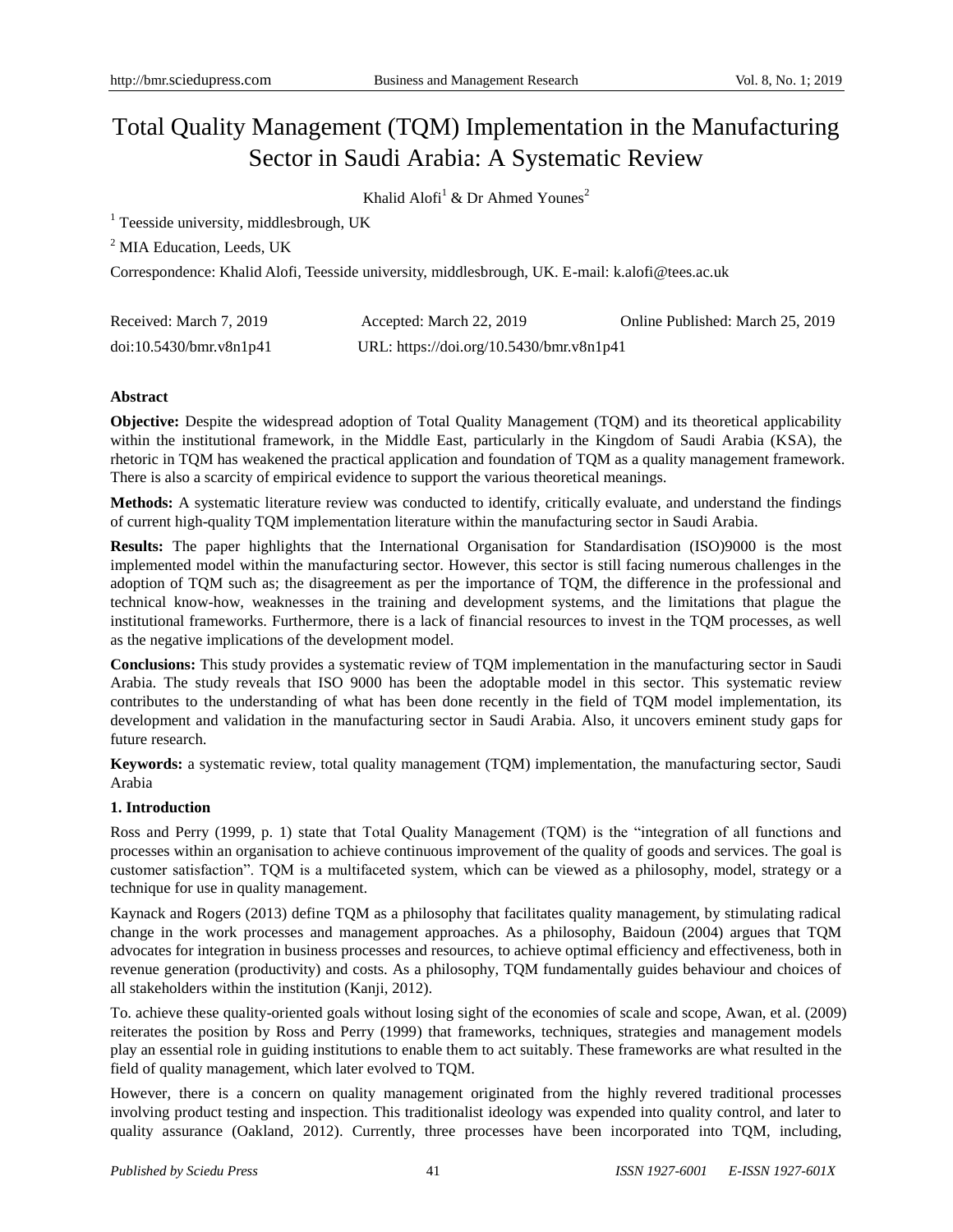measurement, control and improvement of quality within an institution (Roberts, 2010). Furthermore, the principle of decentralisation implies that most organisations adopt TQM by customising it to each function and level within an organisation (Youseff, 2006). One might argue that this granular approach has led to increased effectiveness and efficiency of the process in quality management (Chiarini, 2012), thereby reinforcing the totality of quality management as implied in the word 'total'.

TQM is a sub-discipline of management sciences which is comprised of a diversity of other competing quality tools (such as quality circles, Kaizen, Six Sigma, Total Productive Maintenance and Quality Function Deployment) and frameworks (including the ISO 9000). These models offer alternative routes to quality management and can thus be considered as being complementary or supplementary strategies for quality management (Waleed, 2012). The existence of these models can be theorised to influence the adoption of TQM. This is because most of the decisions on which model or tool to adopt in quality management processes are dependent on whether there exists a culture of quality management, and whether TQM is perceived as being preferable to the other alternatives. Awan et al. (2009) argue that most institutions adopt quality management frameworks or tools on a trial and error basis, which in turn affects the commitment to achieving success through the process. As a result, despite the recognition of the imperatives of these models within the strategic and operational norms within the firms, there is a lack of appreciation of which models to adopt based on the characteristics of the firm, how to implement the model for optimal success and how to measure its impact and success.

This paper systematically reviews some relevant literature that examines the implementation of TQM and its validation within the manufacturing sector in Saudi Arabia. Also, it evaluates the challenges, obstacles and barriers that the sector might face during the implementation of TQM.

The manufacturing industry was the first sector to standardise TQM while promoting it across the globe. However, the standardisation of TQM in other sectors, such as the service sector is challenging, due to the nature of the value creation process. Whereas the manufacturing industry value chains can be easily mapped and predicted, Irfan and Kee (2013); Larn et al. (2011) and Ooi et al. (2011) indicate that the personalised nature of services complicates the quality management outcomes.

Regardless of the type of sector in which a firm operates, Saravanan and Rao (2006) argue that practical knowledge of TQM, coupled with a clear appreciation of the organisational goals, value propositions, resources (human and capital) are key to achieving the TQM goals.

## **2. Method**

Over recent years, there have been numerous investigations and academic studies into TQM implementation and validation in the manufacturing sector in Saudi Arabia. A systematic review was undertaken in this study to investigate the implications of TQM implementation in Saudi Arabia. A keyword search in journal articles, thesis and databases which included empirical and theoretical studies were made on TQM implementation literature published between (1995 - 2018). An additional search was also conducted to cover national and international studies on TQM implementation.

This study only represented empirical and theoretical publications, written in Arabic and English, and the research was focused on TQM implementation and its validation adopted by the manufacturing sector in Saudi Arabia. However, limited studies were found, e.g. just over fifty publications from five to three-star papers and thesis were used in this investigation (see a sample of this paper in table 1).

## **3. Findings**

The existing literature on TQM models leads to different conclusions on how such models are or should be developed and validated. Al-Otaibi (2015) and Al-Shafei, et al. (2015) pointed the disparity in conclusions to the two rationales. Firstly, quality management is a complex construct that is achieved at the convergence of the capabilities of the management teams and human resources within an organisation (objective quality). Secondly, the expectations of the customers (subjective quality). The following part of the findings show a summary of systematically reviewed papers and thesis published in TQM implementation and its validation nationally and internationally, which includes the manufacturing sector in Saudi Arabia (See Pie Chart 1 below for International Studies implemented TQM).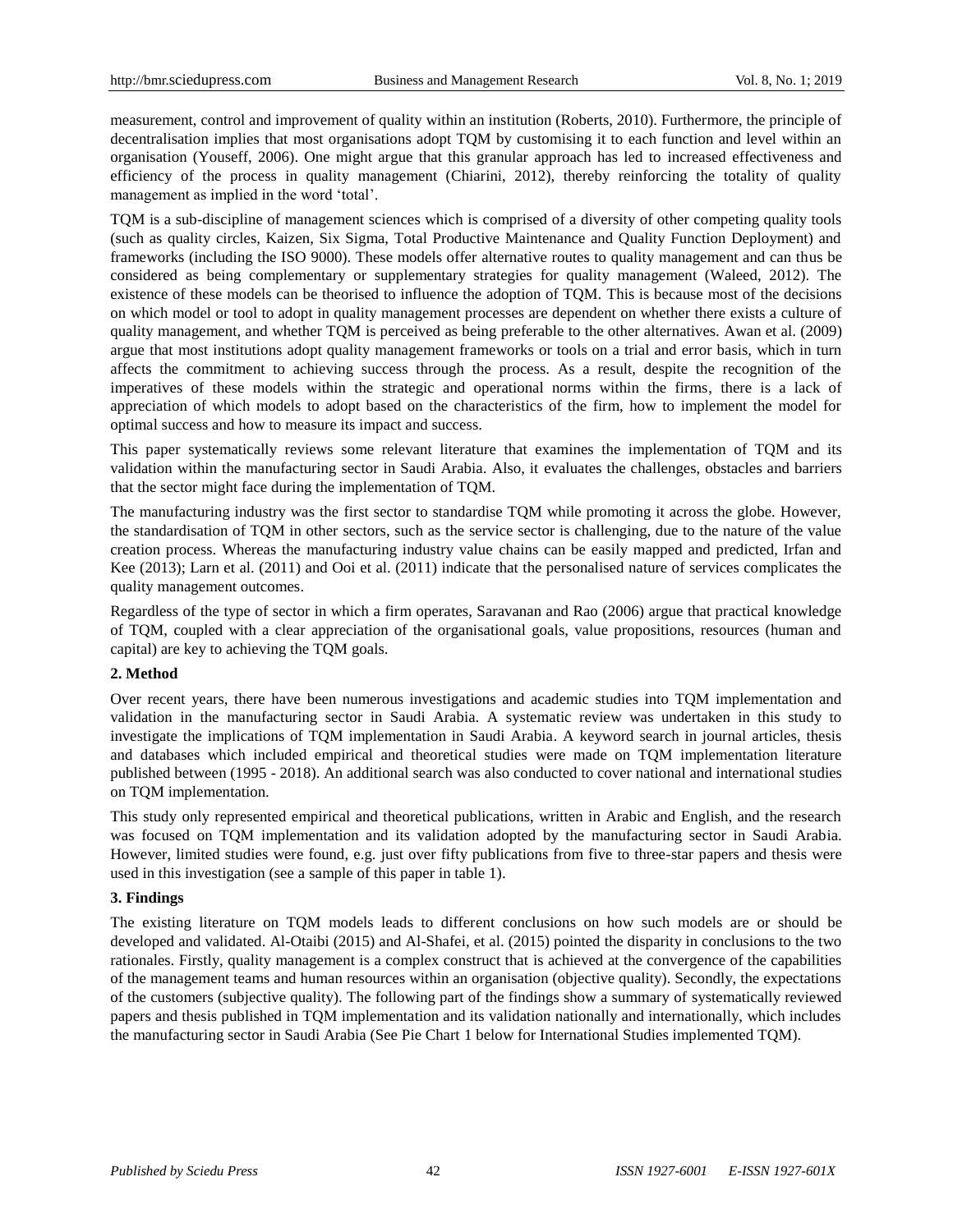



Fawziah and Balghonaim (2010) attempted to identify the barriers to the implementation of TQM in public hospitals in Saudi by focusing on key factors such as leadership, commitment, management, human resource, the influence of organisational culture, and to find out their effect on internal customer satisfaction. The study provided a conceptual model as a recommendation while hoping to offer awareness to the problems facing the hospitals.

Bubshit and Al-Anazi, (1999) in their study, identified the critical quality factors amongst Saudi Arabian ISO certified organisations. They began by interpreting the consensus amongst ISO certified organisations regarding the level of perceived importance of each of the five factors. They concluded that the five-factor model is a reliable and valid instrument for measuring the perceived importance of the quality factors to the success of TQM in the respondent's organisation. However, the factors have positive and significant effects on TQM implementation in these organisations. Management commitment and management involvement will be a crucial factor for the successful implementation of TQM, and their total participation is necessary to lead and facilitate the implementation. Communication will be the second most critical success factor. Training and Education will be the third most important success factor. Therefore, those companies which have spent considerable time, effort and investment on the development of employees and teamwork, trained employees would contribute to the success of the business.

In terms of TQM implementation and leadership relationship, there have been some pieces of evidence which suggest that TQM can be successfully improved in the Saudi higher education sector by adopting the best style of leadership and new management system, which will enhance the universities ranking and quality of graduates (Aldaweesh et al., 2012). Moreover, a study by Alzhrani et al. (2016) indicated that Saudi universities have recently started establishing TQM departments to keep track of the quality of education.

Also, Islam et al. (2016) suggest, TQM and Information System (IS) in Saudi organisations is viewed to be beneficial specifically to obtaining greater customer satisfaction and enhancing the quality of delivered products/ services. However, cost cutting and enhancing IS personnel productivity was not highly perceived as a benefit from using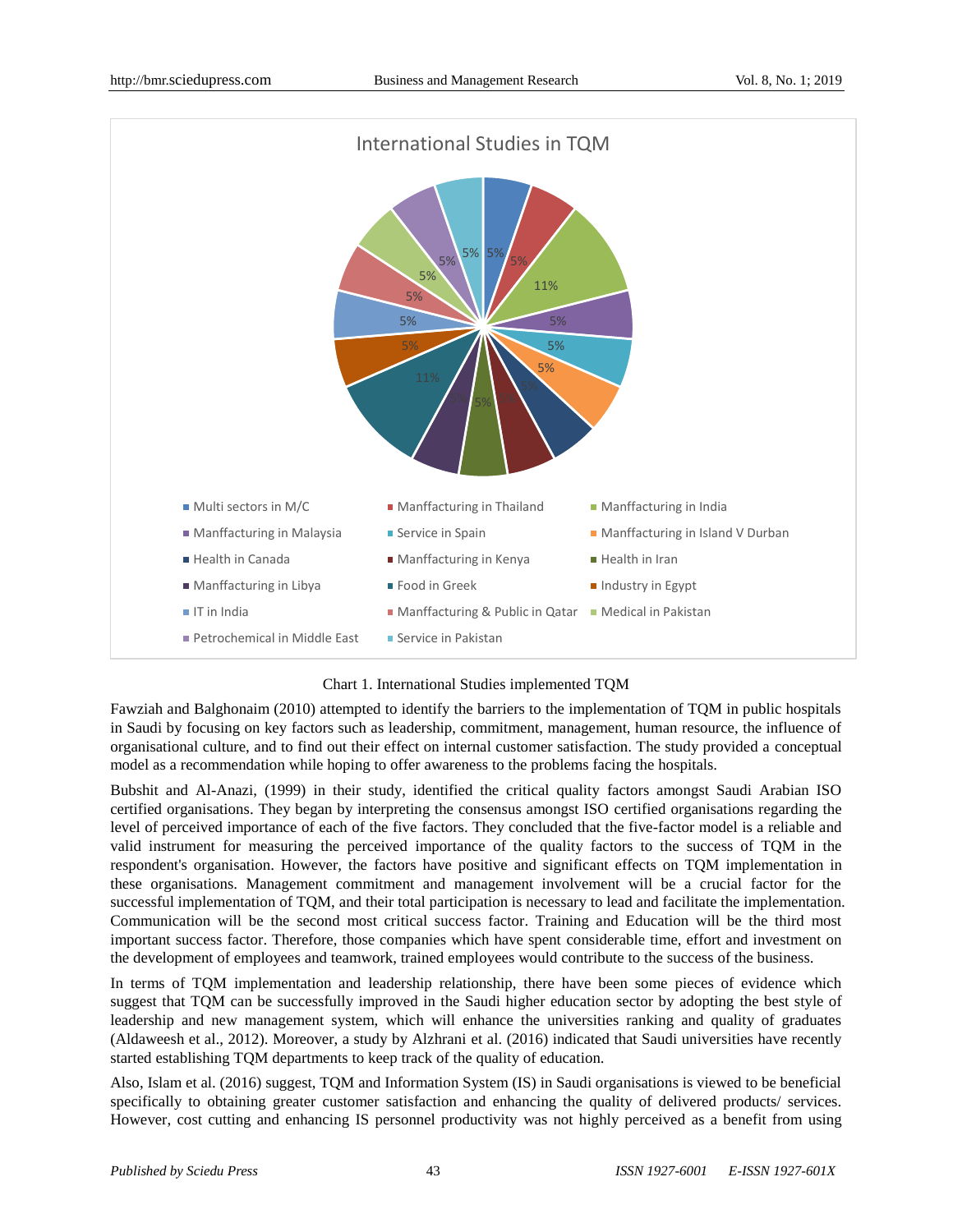TQM with IS. Moreover, customers centric and benchmarking were apparent as strongly emphasising the successful features of TQM implementations.

Alhwairini and Foley (2012) emphasise the importance of establishing a clearer understanding of the success factors that contribute to excellence in the workplace to assist organisations in successfully embedding a quality-focused approach. They found out that the selected TQM pre-requisites and the current state within the organisation are not aligned. More so, the study findings indicated that there is a gap between the NFP'S traditional management style and business practices compared with those of TQM.

Table 1. National and international studies on TQM implementation

| Identifier     | Paper details                                                                                                                                                                                                                                                                                                                     |
|----------------|-----------------------------------------------------------------------------------------------------------------------------------------------------------------------------------------------------------------------------------------------------------------------------------------------------------------------------------|
| 1              | Aldaweesh M, Al-Karaghouli W, Gallear D (2013) Total quality management (TQM);<br>Improvement; Leadership; Universities; Saudi Arabia; Higher education HE. European,<br>Mediterranean & Middle Eastern Conference on Information Systems (EMCIS 13), Windsor,<br>United Kingdom. Brunel University 978-1-908549-11-2             |
| $\overline{2}$ | Rahman A, Attar M (2009) Implementation of TQM in Manufacturing Industries in the<br>Kingdom of Saudi Arabia. 22nd International Congress on Condition Monitoring and<br>Diagnostic Engineering Management. Griffith School of Engineering, Griffith University,<br>Gold Coast Campus, QLD 4222, Australia.                       |
| 3              | Gallear D, Aldaweesh M, Al-Karaghouli W (2012) The relationship between total quality<br>management implementation and leadership in Saudi higher education: a review and<br>conceptual framework. European, Mediterranean & Middle Eastern Conference on<br>Information Systems (EMCIS2012). Brunel University 978-1-908549-03-7 |
| 4              | Osama I, Yousef B, and Syed H H, (2016) Total Quality Management for Information<br>Systems in Saudi Firms. International Journal of Computer Applications (0975 – 8887)<br>Volume 134 - No.4.                                                                                                                                    |
| 5              | Khadijah M A, Bashayer A A, Azrilah A, (2016) Total Quality Management in Saudi Higher<br>Education. International Journal of Computer Applications (0975 – 8887) Volume 135 – No.4                                                                                                                                               |
| 6              | Fawziah, Balghonaim (2010) Establishing TQM Barriers in Saudi Government Hospitals.<br>Brunel Business School - Doctoral Symposium – 4th & $5th$ . (Online accessed)                                                                                                                                                              |
|                | https://www.brunel.ac.uk/ data/assets/file/0007/90736/phdSimp2010FawziahBalghoniam.p<br>df                                                                                                                                                                                                                                        |
| $\overline{7}$ | Abdulaziz B, Fahad U (1999) Empirical Study: Critical Success Factors (CSFs) of TQM<br>implementation in Saudi Arabian Industries. Thesis                                                                                                                                                                                         |
| 8              | Abdulrahman Alhwairini, Andrea Foley, (2012) "Working towards total quality management<br>in Saudi Arabia", Education, Business and Society: Contemporary Middle Eastern Issues,<br>Vol. 5 Issue: 3, pp.187-199, https://doi.org/10.1108/17537981211265570                                                                        |
| 9              | Ajinah H M (2009) The Islamic TQM model: an empirical study for the implementation of<br>total quality management in the Saudi Arabian process manufacturing sector. Thesis.<br>University of Portsmouth                                                                                                                          |
| 10             | Faihan M S A (2014) Impact on quality culture of total quality management practices factors.<br>International Journal of Business & Economic Development, Volume 2, Number 3, pp.<br>$35-48(14)$                                                                                                                                  |
| 11             | Ahmad I. Al-Shafei, Khalid Bin Abdulrahman, Khalid I. Al-Qumaizi & Abdelmoniem S.<br>El-Mardi (2015) Developing a generic model for total quality management in higher<br>education<br>Saudi<br>in<br>Arabia,<br>Medical<br>Teacher,<br>$37:$ sup1,<br>S1-S4,<br>DOI:<br>10.3109/0142159X.2015.1006607                            |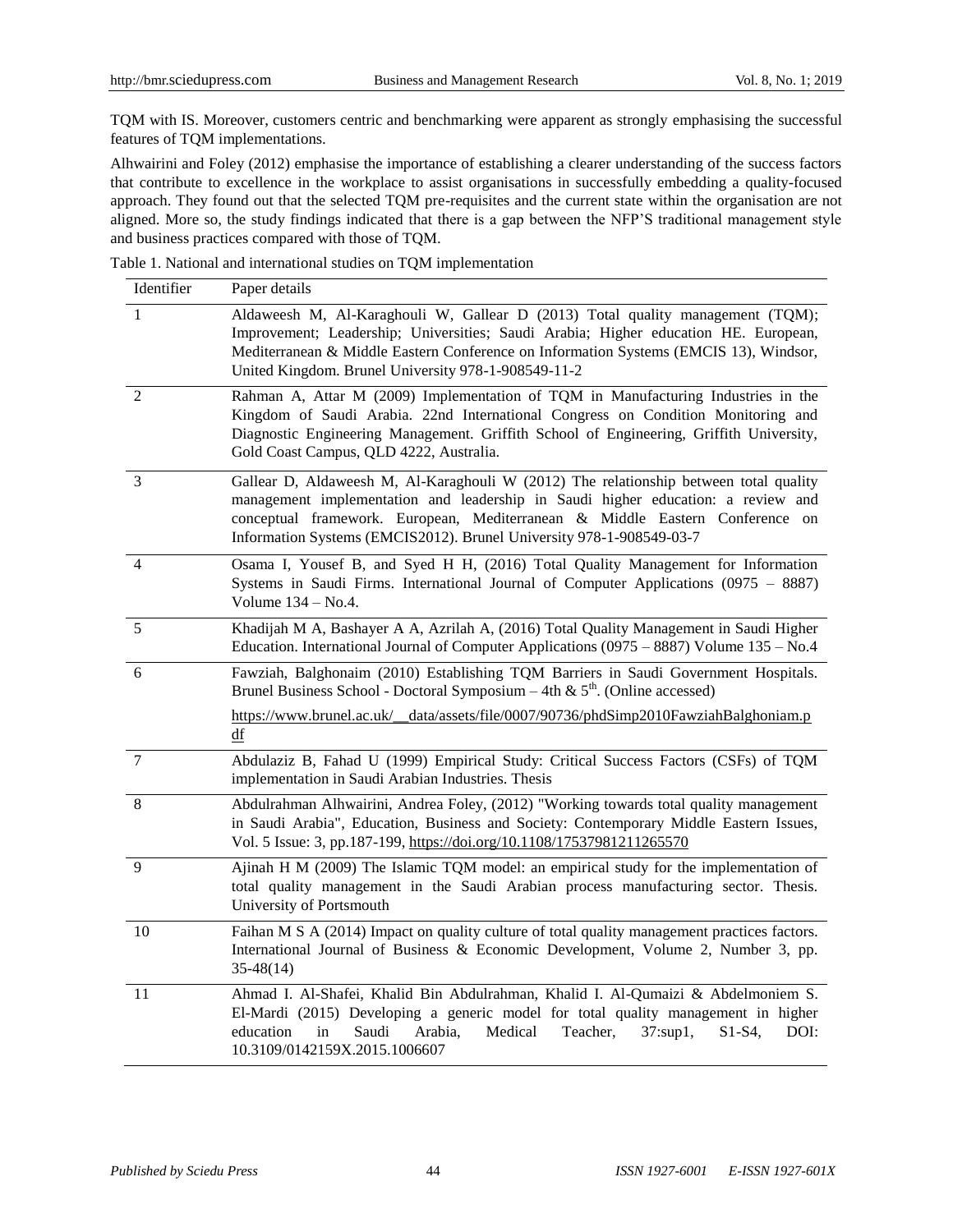| 12 | Khalid I. Alshitri (2014) An Instrument for Measuring Perception Levels on TQM Practices<br>R&D<br>Centre<br>Employees<br>Saudi<br>in<br>Arabia.<br>among<br>http://www.ibimapublishing.com/journals/CIBIMA/cibima.html Vol. 2014 (2014), Article ID<br>473436, 12 pages DOI: 10.5171/2014.473436. IBIMA |
|----|----------------------------------------------------------------------------------------------------------------------------------------------------------------------------------------------------------------------------------------------------------------------------------------------------------|
| 13 | Ramadan I. Najeh & Chakib Kara-Zaitri (2007) A Comparative Study of Critical Quality<br>Factors in Malaysia, Palestine, Saudi Arabia, Kuwait and Libya, Total Quality Management<br>& Business Excellence, 18:1-2, 189-200, DOI: 10.1080/14783360601053400.                                              |
| 14 | Mazen A A (2004) TQM And the Construction Industry (Saudi Arabia -A Case Study).<br>Thesis                                                                                                                                                                                                               |
| 15 | Albayoudh K A.F(2003) Assessment of total quality management in the Saudi construction<br>industry organisations. Thesis                                                                                                                                                                                 |
| 16 | Jaber M A (2012) The Implementation of Total Quality Management in Education                                                                                                                                                                                                                             |
|    | Directorates in Saudi Arabia Contrasting Provincial Case Studies. Thesis                                                                                                                                                                                                                                 |
| 17 | Hiafa M AL-D (2002) The Impact of TQM On A Traditionally Segregated Work<br>Environment: An Empirical Study of The Healthcare Sector In The Kingdom Of Saudi<br>Arabia. Thesis.                                                                                                                          |
| 18 | Nasseef M A (2009) A Study of The Critical Success Factors For Sustainable TQM: A<br>Proposed Assessment Model For Maturity And Excellence. Thesis                                                                                                                                                       |
| 19 | Framework to Assess the Level of Readiness for TQM Implementation<br>ASMA A H (2016)<br>In Girls' Secondary Schools In Saudi Arabia. Thesis                                                                                                                                                              |
| 20 | Nasser A K (2000) The Quality Management Systems of ISO 9000 Registered                                                                                                                                                                                                                                  |
|    | Firms in A Range of Manufacturing Sectors in Saudi Arabia. Thesis                                                                                                                                                                                                                                        |
| 21 | Hani A A (1995) Total Quality Management in The Saudi Manufacturing Sector Prospects<br>and Difficulties. Thesis                                                                                                                                                                                         |
| 22 | Soltan Y (2006) Total Quality Management Framework for Libyan Process and<br>Manufacturing Industries. Thesis                                                                                                                                                                                            |
| 23 | Lina K (2010) Total Quality Environmental Management (TQEM) Framework Towards<br>Sustainability (UK Novated D&B Principal Contractors). Thesis                                                                                                                                                           |
| 24 | Naser Abdulrahman Alsaleh, (2007) "Application of quality tools by the Saudi food<br>industry",<br>The<br><b>TQM</b><br>Magazine,<br>Vol.<br>19<br>Issue:<br>2,<br>pp.150-161,<br>https://doi.org/10.1108/09544780710729999                                                                              |
| 25 | Evangelos Psomas, Fotis Vouzas, Dimitrios Kafetzopoulos, (2014) "Quality management<br>benefits through the "soft" and "hard" aspect of TQM in food companies", The TQM Journal,<br>Vol. 26 Issue: 5, pp.431-444, https://doi.org/10.1108/TQM-02-2013-0017                                               |
| 26 | Hesham M (2010) Quality Management Standards (QMS) Implementation in Egypt: ISO<br>9000 Perspectives. Global Business and Management Research: An International Journal.<br>GBMR. Vol. 2, No. 1, pp. 57-68                                                                                               |
| 27 | Rupa Mahanti, Jiju Antony, (2009) "Six Sigma in the Indian software industry: some<br>observations and results from a pilot survey", The TQM Journal, Vol. 21 Issue: 6,<br>pp.549-564, https://doi.org/10.1108/17542730910995837                                                                         |
| 28 | Khalifa N. Al - khalifa, Elaine M. Aspinwall, (2000) "The development of total quality<br>The TQM Magazine, Vol.<br>12 Issue:<br>Qatar",<br>3, pp.194-204,<br>management in<br>https://doi.org/10.1108/09544780010320250                                                                                 |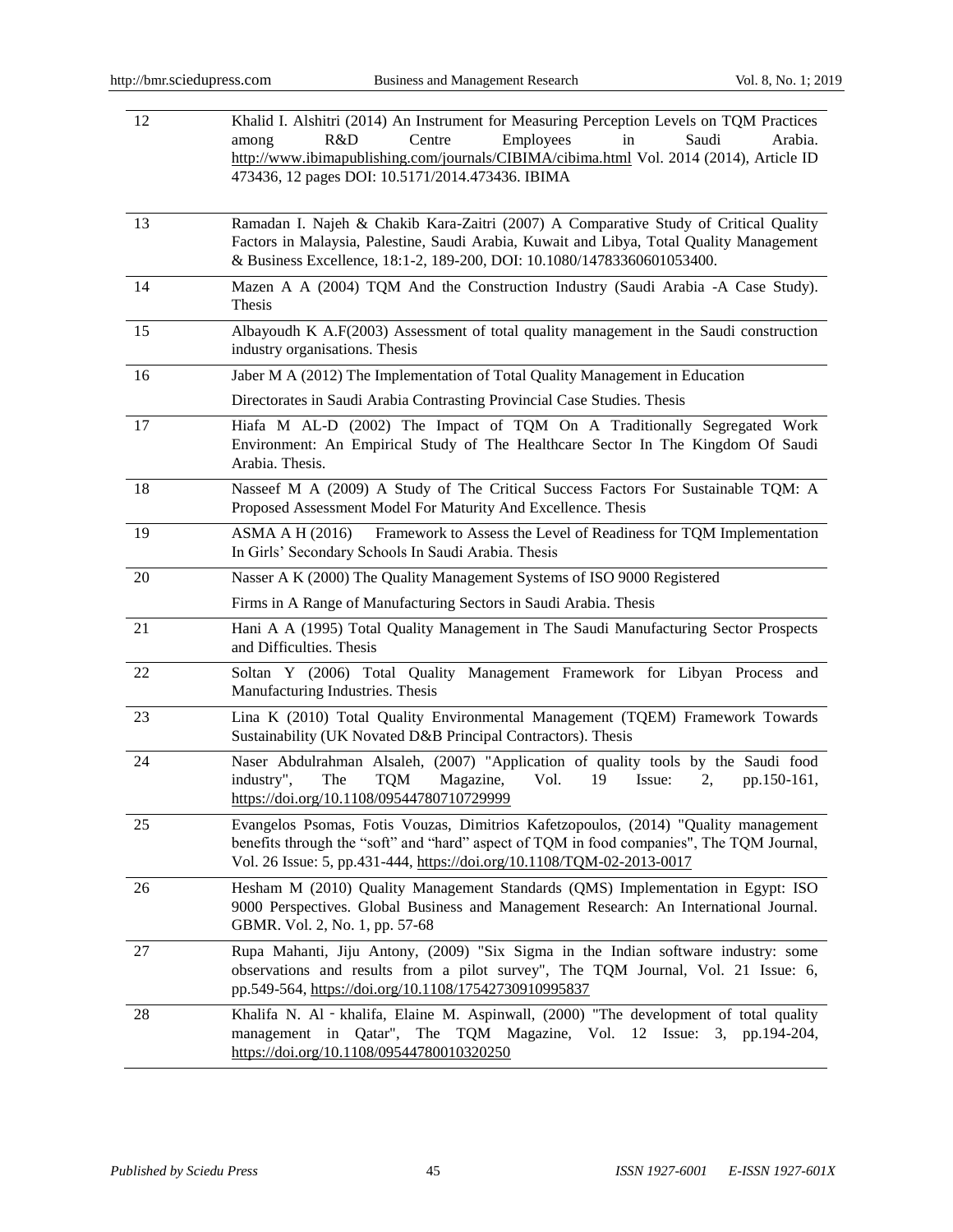| 29     | Muhammad Usman Awan, Abdul Raouf, Niaz Ahmad, Leigh Sparks, (2009) "Total quality<br>management in developing countries: A case of pharmaceutical wholesale distribution in<br>Pakistan", International Journal of Pharmaceutical and Healthcare Marketing, Vol. 3 Issue: 4,<br>pp.363-380, https://doi.org/10.1108/17506120911006056 |
|--------|---------------------------------------------------------------------------------------------------------------------------------------------------------------------------------------------------------------------------------------------------------------------------------------------------------------------------------------|
| 30     | Evangelos L. Psomas, Christos V. Fotopoulos, (2010) "Total quality management practices<br>and results in food companies", International Journal of Productivity and Performance<br>Management, Vol. 59 Issue: 7, pp.668-687, https://doi.org/10.1108/17410401011075657                                                               |
| 31     | Aziz B M A (2013) Application of Total Quality Management in Public Administration of<br>Education in Taif: possibilities and constraints from the viewpoint of its staff. Dissertation<br>(Arabic)                                                                                                                                   |
| 32     | Hashem A M S, Alkawath A A A and Othman A A (2015) Impact of applying TQM on<br>Monitoring<br>Procedures<br>in<br>Vehicles<br>Maintenance<br>Centres.<br>Decreasing<br>http://journals.sustech.edu/ Total Quality Management Journal 2015, vol. 16 No. (1) ISSN<br>1605-427x e-ISSN. (Arabic)                                         |
| 33     | Jafar M I, Ahmed O I, and Abdulrahman A (2012) Applying Total Quality Management on<br>Higher Education Services for Continuing Improvement Guaranteeing Input Quality and<br>Obtaining Accreditation: A Case Study of Taif University Alkhurma Branch. Available<br>online at www.amarabac.com (Arabic)                              |
| 34     | M.S. Abd-Elwahed1* & M.A. El-Baz2 (2018) Impact Of Implementation Of Total Quality<br>Management: An Assessment Of The Saudi Industry. South African Journal of Industrial<br>Engineering May 2018 Vol 29(1), pp 97-107 (Arabic)                                                                                                      |
| 35     | Nami A S (2015) Employees' Attitudes in Food Industries Companies in the Kingdom of<br>Saudi Arabia Toward Constraints of the Application of Quality Management Systems.<br>Available online at https://journals.ju.edu.jo/DirasatAdm/article/view/8926 (Arabic)                                                                      |
| 36     | Rabeh M (2014) Requirements for the implementation of TQM comprehensive within<br>sustainability leaders: a case of Albarak bank in Algeria. Thesis (Arabic                                                                                                                                                                           |
| $37\,$ | J Likita, A, Zainun, N Y, Abdul R I, S M Abdul A A, R Alias A, Q Abdul R M, Ghazali, F<br>(2018). An Overview of Total Quality Management (TQM) practice in the Construction<br>Sector. IOP Conference Series: Earth and Environmental Science. 140. 012115.<br>10.1088/1755-1315/140/1/012115.                                       |
| 38     | Talib, F., and Rahman, Z. (2012), "Total quality management practices in manufacturing and<br>service industries: A comparative study", International Journal of Advanced Operations<br>Management, Vol.4, No.3, pp. 155-176                                                                                                          |
| 39     | Noman M, Huma H K (2011) Total Quality Management in Manufacturing Industry of<br>Pakistan: A Case of Cement Industry. International Conference on Trends in Mechanical and<br>Industrial Engineering (ICTMIE 2011) Bangkok.                                                                                                          |

Alotaibi (2014) study identified factors or characteristics of the quality culture of the Saudi construction industry and presented factors affecting TQM practices implementation. The article highlighted that, working with employees, ensuring top management commitment, and having a customer focus, though all the TQM factors were found to be significantly related to quality culture. It also established the importance of quality culture given that TQM factors explain more than two-thirds of the total variance, the impact on competitiveness on TQM factors did explain more than a third of the total. Meanwhile, Al-Shafei et al. (2015) attempted to develop a generic model for quality management in Teaching and Learning (QMTL) in higher education in Saudi Arabia. The study suggested that the model would be selected to provide the quality of education in line with the institutions' strategic aim and objectives. Implementing the generic holistic model for quality management in teaching and learning (QMTL) ensures the adoption of the management principles of the model mentioned-above and emphasising quality management in teaching and learning. This includes the following actions and measures: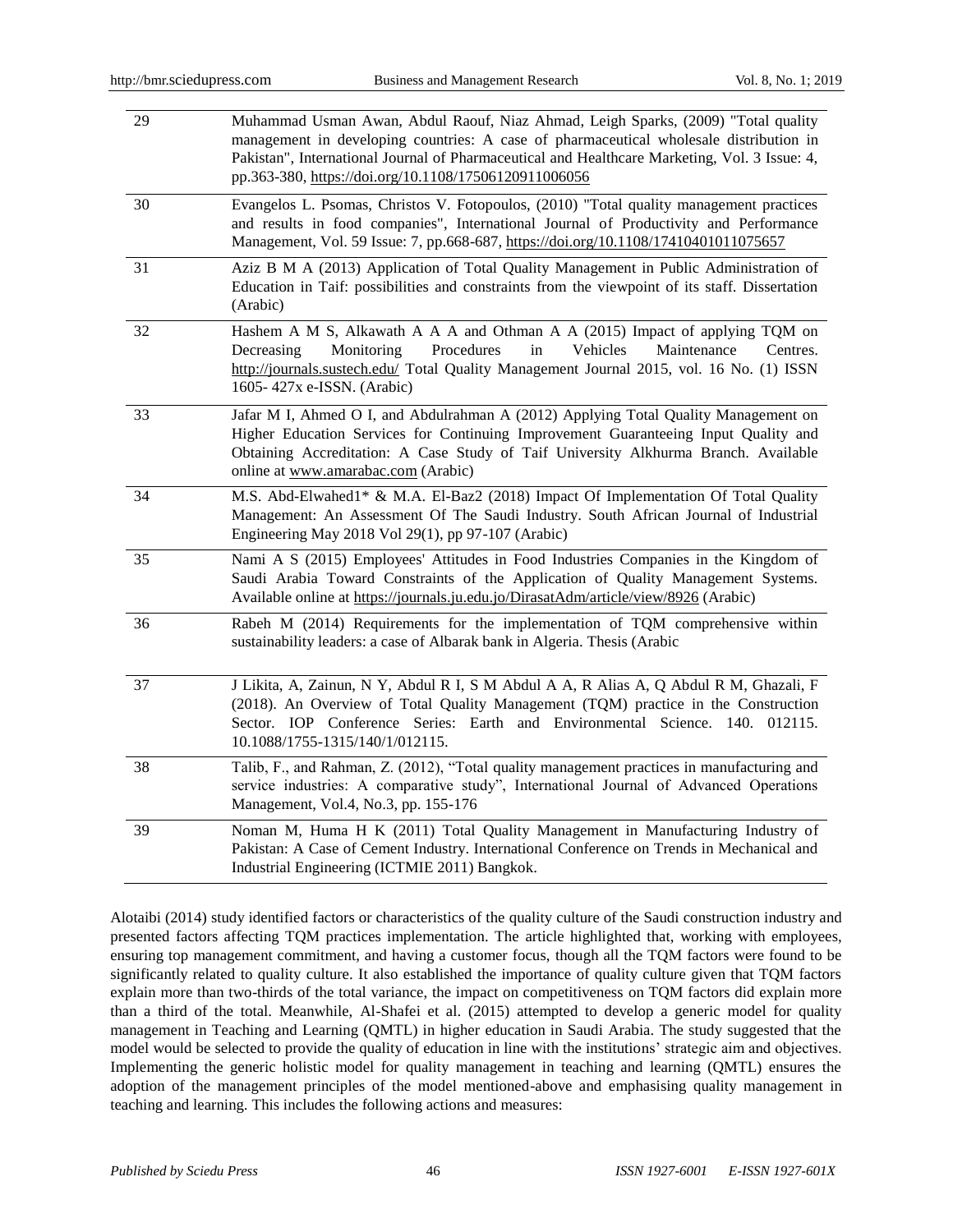- Transformation of the learners; engagement of students, academics, and administrative staff (leaders) in the teaching and learning;

Interactive teaching and learning;

- Academic professionalism that emphasises openness, dialogue and transparency and thus improving the staff-student interface;

- Enhancing the learning experience of students by increasing their ability to discern the relevant aspects of variation. This is accomplished by the synergistic involvement of academics in both the teaching and research teams.

- Ensuring the responsive and service-oriented nature of the universities and higher education institutes.

- And finally, building new relationships and partnerships both internally and externally with the community, industry, government, and other institutions locally and internationally.

Alshitri (2014) attempted to develop and validate an instrument to measure perception on TQM practices among Research and Development (R&D) centre employees in Saudi Arabia. In this study, the researcher found that the TQM framework, as modelled, is a valid and reliable instrument in measuring TQM practices and predicting job satisfaction, organisational commitment, and intentions to stay among R&D centre employees. Also, it shows that TQM practices are highly correlated with each other.

A comparative study of critical quality factors conducted by Najeh and Zaitri (2007) in five countries, i.e. Malaysia, Palestine, Saudi Arabia, Kuwait and Libya. They argued that the five case studies indicate reasons why a given set of quality factors is preferred than another. In their study, they compared and contrasted the quality visions and practice while examining the comparative adaptability and benchmarking of quality factors towards successful TQM implementation in five countries.

Al-Sinan (2004) research examined the impact of TQM in the construction industry. The researcher identified and analysed the size of TQM awareness in the Saudi construction industry; the difficulties of introducing TQM in the Saudi construction industry; the effectiveness of TQM as a solution for Saudi construction industry problems; the major problems of the Saudi construction industry. It was concluded from the findings that, practical TQM implementation experience in a small construction firm supplemented the findings of other sources, namely the personal interviews and the questionnaire. Also, the findings showed that contractors in the construction industry had developed well-defined routines for logistics and scheduling.

Albayoudh (2003) undertook a comparative study for the TQM models in the construction industry in Saudi. The researcher suggested that there seems to be some evidence from the assessment of TQM that Baldriage National Quality Award (MIBNQA) is more suitable for implementation within the construction industry.

Alruwaili (2012) investigated the current administrative situations in Saudi Arabia's provincial directorates to explore the conditions of TQM implementation in two Saudi Education Directorates. The conclusion was that the directorates already have TQM creativities despite the governmental pressure. Also, the study also revealed profound differences in the two institutional cultures under focus and the ways, managers felt that TQM was impacting on their professional practice and environment (See Pie Chart 2 & 3 below for Private and Public organisations implemented TQM).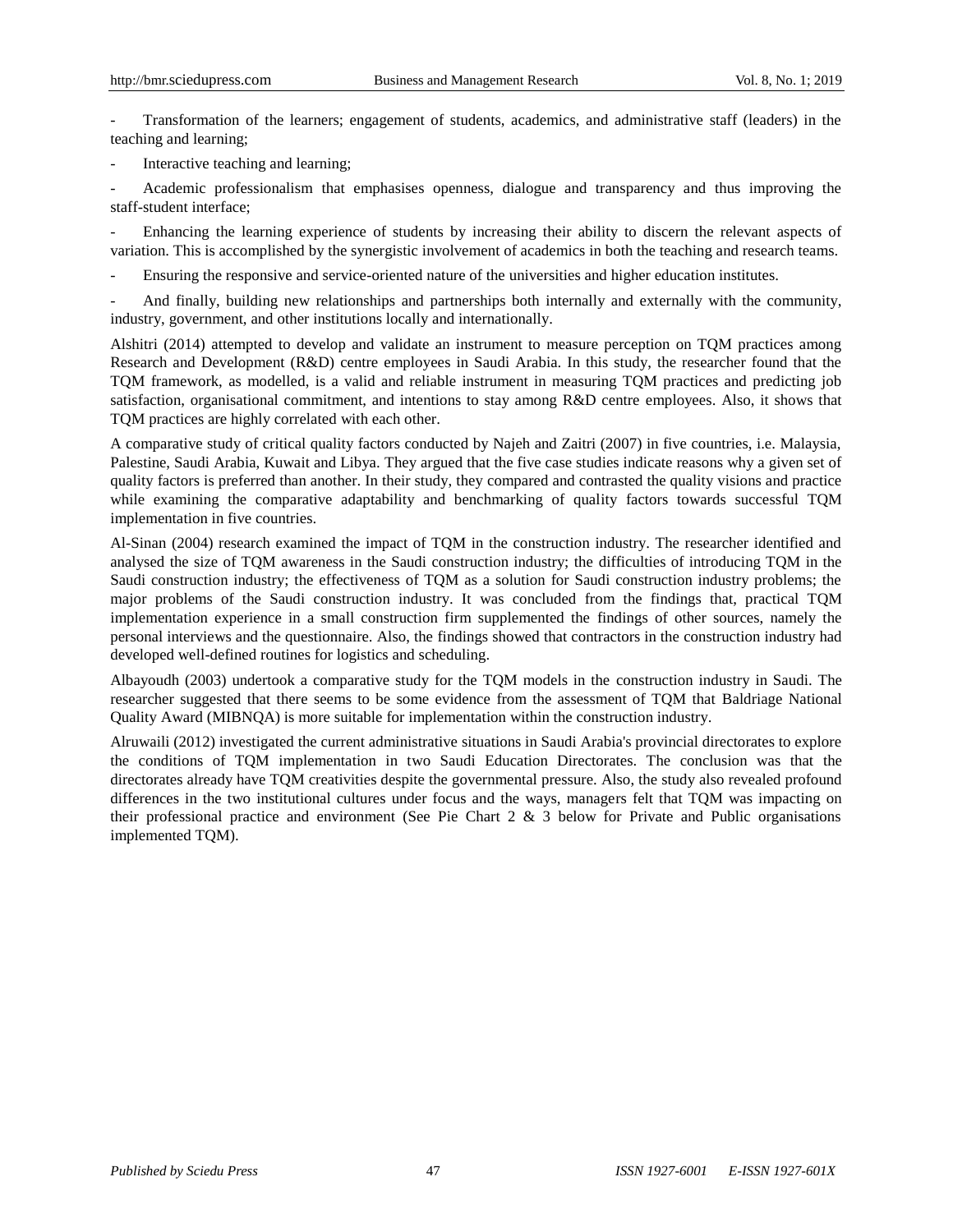

Chart 2. Private Organisations Implemented TQM



Chart 3. Public Organisations Implemented TQM

Al-Dakheel (2002) empirical study in the health sector in the Kingdom of Saudi Arabia (KSA) was to understand and exam TQM implementation within the health context, and to develop a model for TQM implementation in a segregated environment in the KSA. In this study, it was concluded that there are a weak appreciation, awareness and understanding of TQM in managing healthcare organisations by the respondents in the KSA. It clearly shows that many employees in organisations do not understand TQM. The degree of emphasis for each quality activity varied and thus the need for further impactful research to investigate the importance of each quality activity to a TQM implementation process, as there are varying degrees of emphasis across the board. One could argue that a majority of the KSA cases have not succeeded in total commitment towards a total quality culture.

From table 1 above, we can see there is still a need to study the current situation of TQM implementation and its validation within the manufacturing sector in Saudi Arabia.

In contrast, limited papers were found in TQM implementation in the manufacturing sector in Saudi Arabia (see table 2 below). Rahman and Attar (2009) conducted a TQM implementation survey in the Manufacturing sector in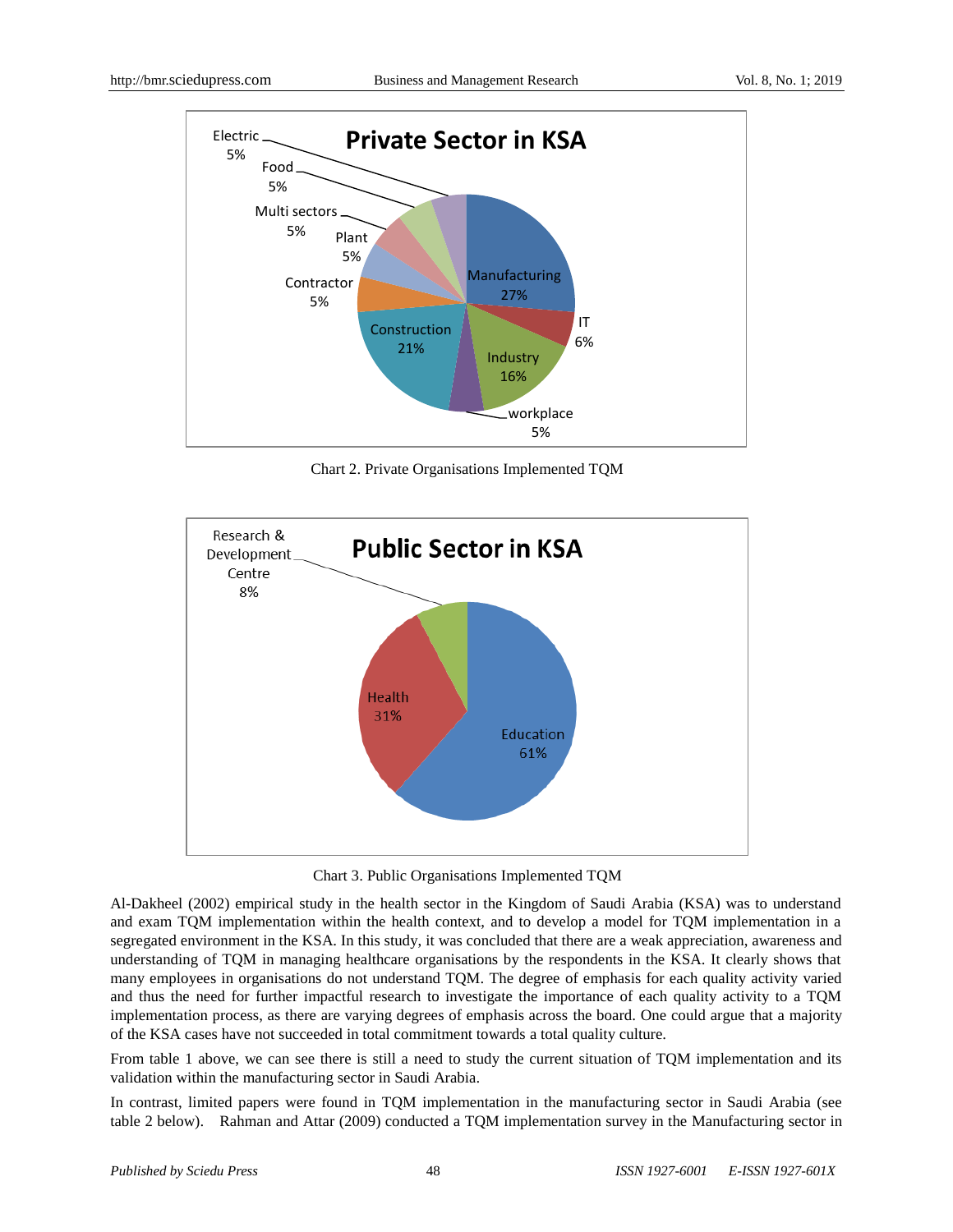Saudi Arabia. They found that many companies in the Western region of the KSA have only applied ISO 9000 QMS, which lead to a low-level awareness of TQM implementation and its benefits. They emphasised that the survey pinpointed some major difficulties such as an increase of paperwork; difficulties in controlling too many suppliers/subcontractors, and understanding different terminologies used in the standards and the need for a full-time quality manager.

|  |  |  | Table 2. TQM implementation in the manufacturing sector in Saudi Arabia |
|--|--|--|-------------------------------------------------------------------------|
|--|--|--|-------------------------------------------------------------------------|

| Author's       | Title            | <b>Regions</b> | <b>Research Aim</b>            | <b>Key Finding</b>                 | Method          | Type of   | Sector        | <b>Model</b> applied | Limitation   | <b>Future study</b> | Research                          |
|----------------|------------------|----------------|--------------------------------|------------------------------------|-----------------|-----------|---------------|----------------------|--------------|---------------------|-----------------------------------|
| Names          | /Date            |                | and                            |                                    | &Scope          | study     |               |                      |              |                     | <b>Questions</b>                  |
|                |                  |                | Objectives                     |                                    |                 |           |               |                      |              |                     |                                   |
| 1: Rahman,     | Implementation   | Western        | The objective                  | Many companies in                  | The survey      | Empirical | Manufacturing | The study            | The          | Further             |                                   |
| Anisur, Attar, | of TQM in        | region         | of this study is               | the western region of              | questionnaire   |           |               | presents a           | research     | investigation       |                                   |
| Muhammad       | Manufacturing    | of the         | to investigate                 | the KSA have a                     | was developed   |           |               | survey on            | only covers  | can be              |                                   |
|                | Industries in    | KSA            | the current                    | low-level awareness                | and distributed |           |               | current quality      | 100          | conducted           |                                   |
|                | the Kingdom of   |                | level of                       | of TQM                             | to different    |           |               | control              | medium to    | throughout the      |                                   |
|                | Saudi Arabia     |                | implementation                 | implementation and its             | manufacturing   |           |               | practices            | large size   | KSA in the          |                                   |
|                | KSA)             |                |                                | benefits because of                |                 |           |               | to assess the        | manufacturi  | future. As this     |                                   |
|                | 2009             |                | , prospects and<br>barriers in | emphasising on the                 | companies.      |           |               | potentiality of      |              | study applied       |                                   |
|                |                  |                |                                |                                    |                 |           |               |                      | ng           |                     |                                   |
|                |                  |                | implementing                   | one aspect of quality              |                 |           |               | implementing         | companies    | only MCQ type       |                                   |
|                |                  |                | TQM in                         | program ISO 9000                   |                 |           |               | <b>TQM</b>           | in the       | questionnaire       |                                   |
|                |                  |                | manufacturing                  | QMS.                               |                 |           |               | technique and        | western      | for the survey,     |                                   |
|                |                  |                | industries in                  | The result of the                  |                 |           |               | principles to        | region of    | so some other       |                                   |
|                |                  |                | the KSA                        | survey pointed out                 |                 |           |               | improve the          | the KSA      | forms of survey     |                                   |
|                |                  |                |                                | some of the major                  |                 |           |               | customer             |              | tools such as       |                                   |
|                |                  |                |                                | difficulties of                    |                 |           |               | satisfactions        |              | personal            |                                   |
|                |                  |                |                                | implementation of                  |                 |           |               | and market           |              | interview; a        |                                   |
|                |                  |                |                                | ISO 9000 QMS such                  |                 |           |               | share.               |              | descriptive         |                                   |
|                |                  |                |                                | as an increase in the              |                 |           |               |                      |              | questionnaire       |                                   |
|                |                  |                |                                | amount of paperwork,               |                 |           |               |                      |              | can also be         |                                   |
|                |                  |                |                                | difficulties in                    |                 |           |               |                      |              | used to come        |                                   |
|                |                  |                |                                | controlling too many               |                 |           |               |                      |              | into a more         |                                   |
|                |                  |                |                                | suppliers/subcontracto             |                 |           |               |                      |              | accurate            |                                   |
|                |                  |                |                                | rs, and understanding              |                 |           |               |                      |              | conclusion          |                                   |
|                |                  |                |                                | different terminologies            |                 |           |               |                      |              |                     |                                   |
|                |                  |                |                                | used in the standards              |                 |           |               |                      |              |                     |                                   |
|                |                  |                |                                | and need for a                     |                 |           |               |                      |              |                     |                                   |
|                |                  |                |                                | full-time quality                  |                 |           |               |                      |              |                     |                                   |
|                |                  |                |                                | manager.                           |                 |           |               |                      |              |                     |                                   |
| 2: Ajinah,     | The Islamic      | Differen       | This research                  | The findings and                   | Case study,     | Empirical | Manufacturing | a new                | The study    | Further work        | 1: What are the                   |
| Hisham Maher   | TQM model:       | t cities       | aims to                        | recommendations of                 | questionnaire   |           |               | framework            | focusses on  | will be required    | barriers faced by                 |
|                | an empirical     | in KSA         | examine what                   | these researchers were             | survey          |           |               | ITQM model           | only three   | to apply the        | Saudi Arabia                      |
|                | study for the    |                | barriers to fully              | more to analyses and               |                 |           |               | that could           | large        | iTQM model          | process                           |
|                | implementation   |                | effective Total                | identify the critical              |                 |           |               | enhance and          | manufacturi  | and verify the      | industries?                       |
|                | of total quality |                | Quality                        | factors to TQM                     |                 |           |               | improve              | $\rm ng$     | extent of its       | 2: "at are the                    |
|                | management in    |                | Management                     | implementation in the              |                 |           |               | the                  | organisation | reliability and     | barriers to TQM                   |
|                | the Saudi        |                | (TQM)                          | Muslim                             |                 |           |               | implementation       | s in Saudi   | effectiveness in    | implementation                    |
|                | Arabian          |                | implementation                 | Countries. Although                |                 |           |               | of total quality     | Arabia.      | improving           | worldwide?                        |
|                | process          |                | currently exist                | all these studies were             |                 |           |               | management in        |              | quality             | 3: What are                       |
|                | manufacturing    |                | in the Saudi                   | conducted within the               |                 |           |               | this sector.         |              | outcomes for        | specific barriers to              |
|                | sector           |                | process                        | Muslim contexts,                   |                 |           |               | The model            |              | organisations       | <b>TQM</b>                        |
|                | 2009             |                | manufacturing                  | nevertheless, none of              |                 |           |               | applied to test      |              |                     | implementation in                 |
|                |                  |                | sector and                     |                                    |                 |           |               |                      |              |                     | the.                              |
|                |                  |                |                                | them has proposed                  |                 |           |               | the validity by      |              |                     |                                   |
|                |                  |                | explore                        | adequate solutions to              |                 |           |               | providing a few      |              |                     | Muslim countries?<br>4: Potential |
|                |                  |                | whether there                  | TQM barriers in that               |                 |           |               | versions of the      |              |                     |                                   |
|                |                  |                | are any                        | Region and linked                  |                 |           |               | model                |              |                     | solutions to these                |
|                |                  |                | extraordinary                  | TQM to faith except                |                 |           |               |                      |              |                     | barriers in the                   |
|                |                  |                | barriers to the                | for Y. Al-zomany                   |                 |           |               |                      |              |                     | literature of                     |
|                |                  |                | Implementation                 | $\left( 2002\right)$ who suggested |                 |           |               |                      |              |                     | TQM?                              |
|                |                  |                | which are                      | a model toward                     |                 |           |               |                      |              |                     | 5: Potential                      |
|                |                  |                | specific to this               | developing and                     |                 |           |               |                      |              |                     | solutions to these                |
|                |                  |                | country                        | Islamic quality model.             |                 |           |               |                      |              |                     | barriers in Islam?                |
| 3: NASSER      | The Quality      | The            | The objective                  | Most of the employees              | 140             | Empirical | Manufacturing | Of ISO 9000          | The study    | Further             | 1: what are the                   |
| AKEIL          | Management       | study          | of this study is               | in quality-related                 | questionnaires  |           |               |                      | only         | investigation       | characteristics of                |
| KADASAH        | Systems Of Iso   | covers         | to investigate                 | positions were                     | were            |           |               |                      | applied in   | can be carried      | the ISO 9000                      |
|                | 9000             | the            | the quality                    | expatriates, while the             | distributed to  |           |               |                      | the          | to cover<br>out     | registered firms in               |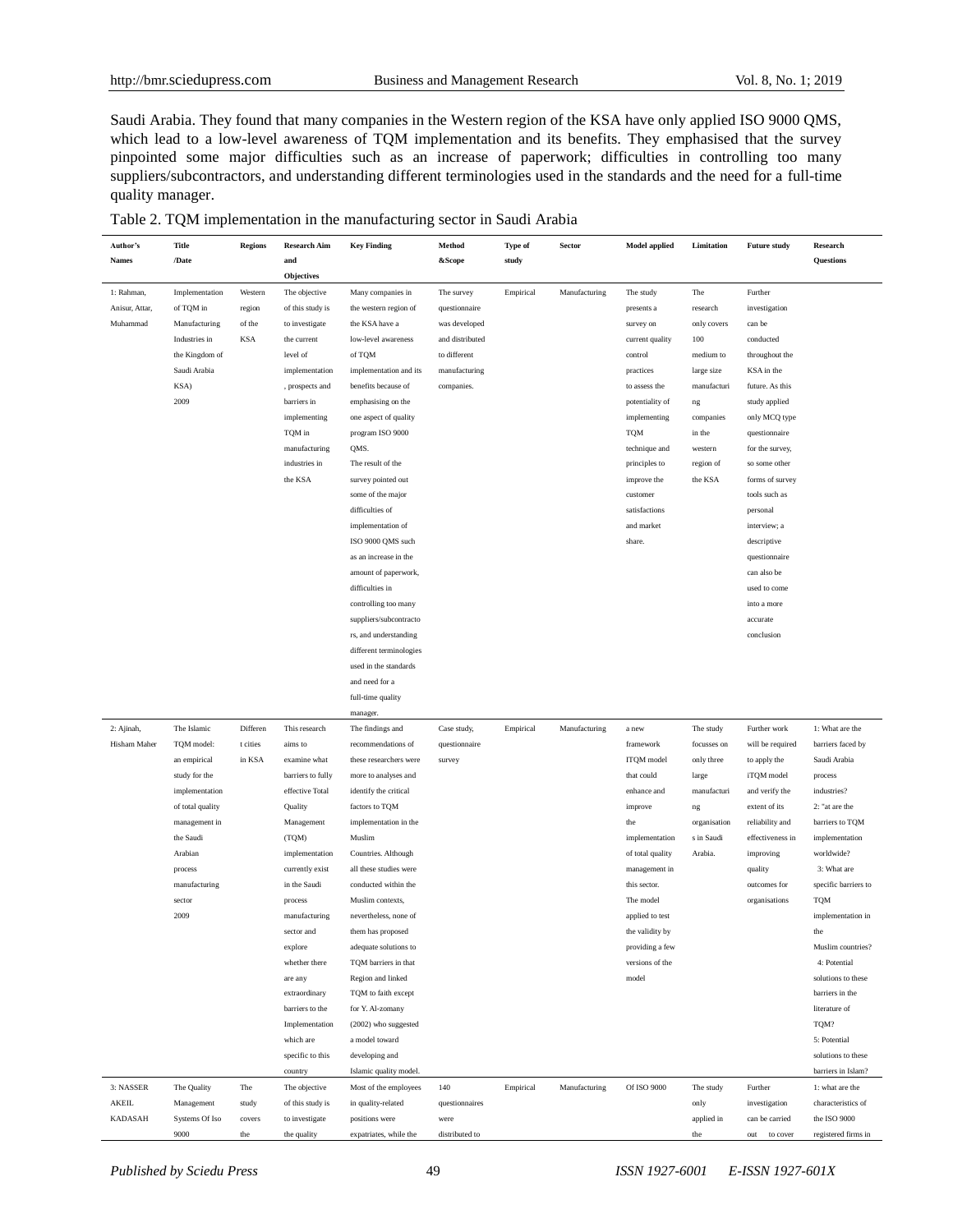## http://bmr.sciedupress.com Business and Management Research Vol. 8, No. 1; 2019

|            | Registered           | Western  | management       | 12 Sabic firms                             | all possible     |           |               |                  | Manufactur   | more           | the manufacturing   |
|------------|----------------------|----------|------------------|--------------------------------------------|------------------|-----------|---------------|------------------|--------------|----------------|---------------------|
|            | Firms In A           | Region   | systems of ISO   | employed a higher                          | known firms      |           |               |                  | ing sector.  | Manufacturing  | sectors in Saudi    |
|            | Range Of             | Eastern  | 9000 registered  | percentage of Saudi                        | holding an ISO   |           |               |                  |              | companies      | Arabia?             |
|            | Manufacturing        | then the | firms in the     | nationals than other                       | certificate in   |           |               |                  | The study    | from different | 2: what percentage  |
|            | Sectors In           | Middle   | manufacturing    | firms did. Two-thirds                      | the chemical     |           |               |                  | covers the   | regions        | of Saudi            |
|            | Saudi Arabia         | Region,  | sectors in Saudi | of the firms were                          | and              |           |               |                  | Western      |                | employees has a     |
|            | 2000                 | while    | Arabia           | registered to ISO 9002                     | petrochemical    |           |               |                  | Region       |                | main remit for      |
|            |                      | the city |                  | and one third                              | sectors had the  |           |               |                  | Eastern      |                | quality as a        |
|            |                      | of       |                  | To ISO 9001, while no                      | largest number   |           |               |                  | than the     |                | proportion of the   |
|            |                      | Jeddah   |                  | firms were registered                      | of ISO           |           |               |                  | Middle       |                | total number of     |
|            |                      | came     |                  | to ISO 9003 or to ISO                      | registered       |           |               |                  | Region,      |                | employees?          |
|            |                      | first,   |                  | 14001. The study also                      | firms, followed  |           |               |                  | while the    |                | 3: What are the     |
|            |                      | followe  |                  | revealed that a third of                   | by the metal     |           |               |                  | city of      |                | Relationships       |
|            |                      | d by     |                  | the firms were                             | sector.          |           |               |                  | Jeddah       |                | between those       |
|            |                      | Riyadh   |                  | implementing TQM,                          | Also, 10         |           |               |                  | came first,  |                | characteristics,    |
|            |                      | and then |                  | and the remaining                          | postal           |           |               |                  | followed by  |                | such as employees   |
|            |                      | Jubail   |                  | ones were not. Large                       | questionnaires   |           |               |                  | Riyadh and   |                | in quality-related  |
|            |                      |          |                  | firms and Sabic's                          | were sent to     |           |               |                  | then Jubail. |                | roles               |
|            |                      |          |                  |                                            | assessors in     |           |               |                  |              |                | by the size of      |
|            |                      |          |                  | companies were more<br>likely to implement | Saudi Arabia     |           |               |                  |              |                | firms; size by type |
|            |                      |          |                  |                                            |                  |           |               |                  |              |                |                     |
|            |                      |          |                  | <b>TQM</b>                                 |                  |           |               |                  |              |                | of ownership; and   |
|            |                      |          |                  | than others. The                           |                  |           |               |                  |              |                | degree of export    |
|            |                      |          |                  | Western Region                             |                  |           |               |                  |              |                | by sector and type  |
|            |                      |          |                  | housed the largest                         |                  |           |               |                  |              |                | of ownership?       |
|            |                      |          |                  | number of firms,                           |                  |           |               |                  |              |                | 4: What             |
|            |                      |          |                  | followed by the                            |                  |           |               |                  |              |                | percentages of      |
|            |                      |          |                  | Eastern than the                           |                  |           |               |                  |              |                | firms have          |
|            |                      |          |                  | Middle Region, while                       |                  |           |               |                  |              |                | implemented TQM     |
|            |                      |          |                  | the city of Jeddah                         |                  |           |               |                  |              |                | in addition to ISO  |
|            |                      |          |                  | came first, followed                       |                  |           |               |                  |              |                | 9000?               |
|            |                      |          |                  | by                                         |                  |           |               |                  |              |                | 5: where are those  |
|            |                      |          |                  | Riyadh and then                            |                  |           |               |                  |              |                | firms               |
|            |                      |          |                  | Jubail.                                    |                  |           |               |                  |              |                | geographically      |
|            |                      |          |                  |                                            |                  |           |               |                  |              |                | located in Saudi    |
|            |                      |          |                  |                                            |                  |           |               |                  |              |                | Arabia?             |
| 4: Alamri, | <b>Total Quality</b> | Jeddah   | The aim is to    | Analysis of the data                       | The research is  | Empirical | Manufacturing | Just to find out | The study    | Further study  |                     |
| Hani Abdul | Management In        |          | assess the state | revealed that major                        | based on data    |           |               | if these         | was          | can be applied |                     |
| Rahman     | The Saudi            |          | of readiness of  | difficulties remain to                     | obtained         |           |               | companies        | implemente   | elsewhere      |                     |
|            | Manufacturing        |          | the Saudi        | be overcome before                         | through a        |           |               | applied TQM      | d only in    |                |                     |
|            | Sector               |          | manufacturing    | Saudi manufacturing                        | questionnaire    |           |               | and to find out  | the          |                |                     |
|            | Prospects and        |          | sector to take   | can be                                     | distributed to   |           |               | Prospects and    | manufacturi  |                |                     |
|            | Difficulties.        |          | up the           | said to have reached                       | 282              |           |               | Difficulties     | ng sector    |                |                     |
|            | 1995                 |          | challenge of     | the degree of maturity                     | manufacturing    |           |               |                  | Jeddah       |                |                     |
|            |                      |          | improving its    | necessary for TQM                          | companies        |           |               |                  |              |                |                     |
|            |                      |          | efficiency,      | implementation. These                      | established in   |           |               |                  |              |                |                     |
|            |                      |          | productivity     | difficulties include a                     | or around the    |           |               |                  |              |                |                     |
|            |                      |          | and              | general lack of                            | city of Jeddah   |           |               |                  |              |                |                     |
|            |                      |          | competitivenes   | awareness as to the                        | and              |           |               |                  |              |                |                     |
|            |                      |          | s.               | strategic importance                       | representing     |           |               |                  |              |                |                     |
|            |                      |          |                  | of quality, lack of                        | seven industrial |           |               |                  |              |                |                     |
|            |                      |          |                  | technical and                              | categories       |           |               |                  |              |                |                     |
|            |                      |          |                  | management                                 |                  |           |               |                  |              |                |                     |
|            |                      |          |                  | know-how, inadequate                       |                  |           |               |                  |              |                |                     |
|            |                      |          |                  | provision for training                     |                  |           |               |                  |              |                |                     |
|            |                      |          |                  | and human resource                         |                  |           |               |                  |              |                |                     |
|            |                      |          |                  | development as well                        |                  |           |               |                  |              |                |                     |
|            |                      |          |                  | as shortcomings in the                     |                  |           |               |                  |              |                |                     |
|            |                      |          |                  | organisational systems                     |                  |           |               |                  |              |                |                     |
|            |                      |          |                  | in place                                   |                  |           |               |                  |              |                |                     |
| 5: Yaser   | The Impact of        | Differen | The study aims   | The findings from the                      | 357 use able     | Empirical | Manufacturing | TQM              | The study    | Future can be  |                     |
| Mansour    | <b>Total Quality</b> | t Cities | to investigate   | study show that both                       | questionnaires   |           |               | components on    | only covers  | applied on     |                     |
| Almansour  | Management           |          | the impact of    | the constant effects                       | were used        |           |               | a firm's         | Manufactur   | <b>TQM</b>     |                     |
|            | Components on        |          | the components   | and the components of                      |                  |           |               | performance.     | ing sector,  | components     |                     |
|            | Firms                |          | of TQM on the    | TQM show                                   |                  |           |               | components       | and          | can improve    |                     |
|            |                      |          |                  |                                            |                  |           |               |                  |              |                |                     |
|            | Performance          |          | performance of   | statistically significant                  |                  |           |               | used in this     | The study    | other          |                     |
|            | 2015                 |          | companies in     | relationships with                         |                  |           |               | study were       | does not     | models that    |                     |

 $\overline{\phantom{a}}$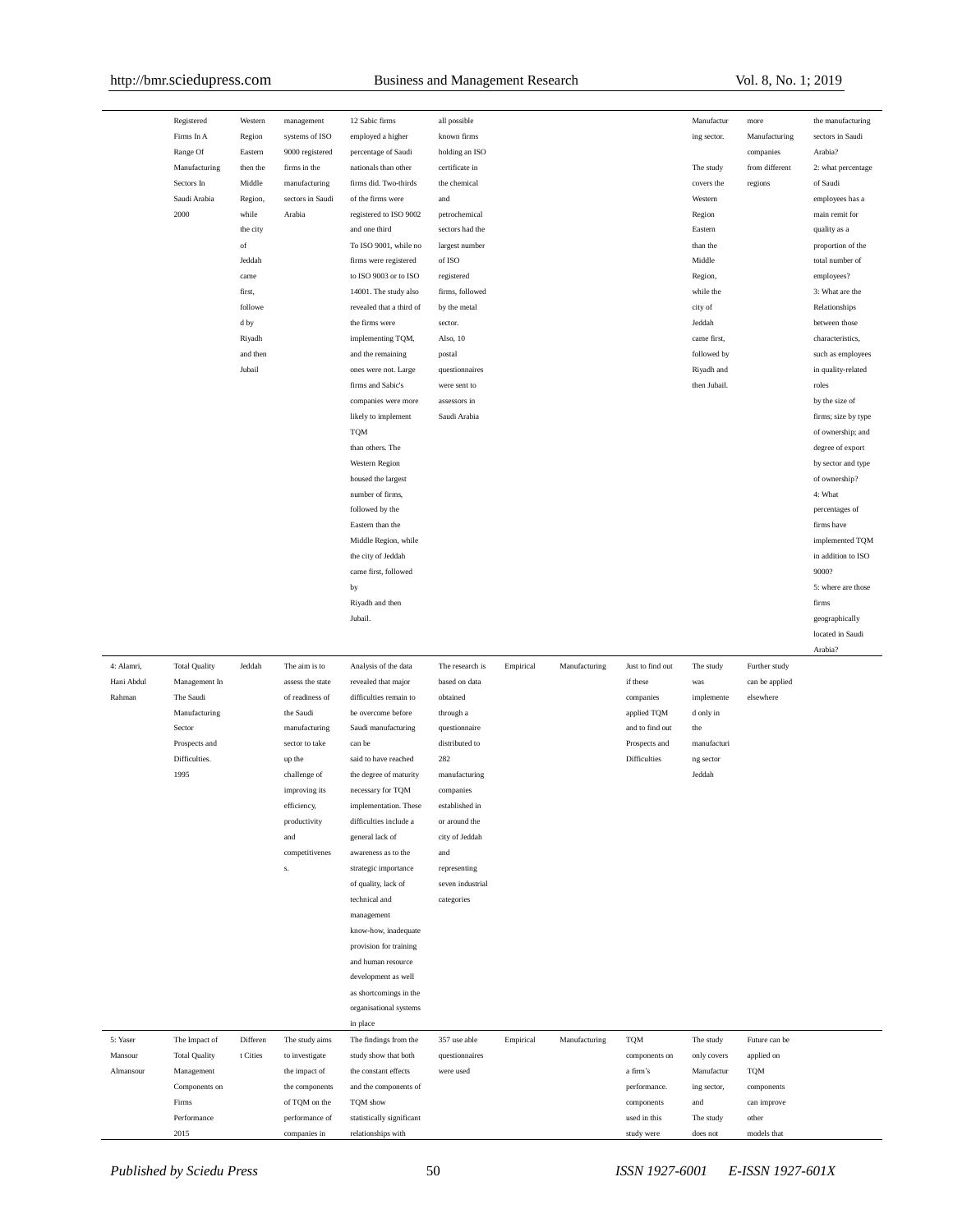| the             | performance.          | leadership,      | separate the  | consist same     |
|-----------------|-----------------------|------------------|---------------|------------------|
| manufacturing   | Pearson's correlation | knowledge        | firms based   | variables used   |
| sector in Saudi | indicated that there  | management,      | on their      | in this study    |
| Arabia          | was a statistically   | process          | intrinsic     | but in different |
|                 | significant positive  | management,      | characteristi | sectors such as  |
|                 | correlation between   | training,        | cs such as    | telecommunica    |
|                 | performance and the   | supplier quality | scale and     | tion             |
|                 | components of TQM.    | management,      | scope of      | sector and       |
|                 |                       | customer focus   | operations,   | service sector   |
|                 |                       | and strategic    | and this can  | rather than      |
|                 |                       | quality          | affect some   | focusing onthe   |
|                 |                       |                  | dimensions    | the industrial   |
|                 |                       |                  | of            | sector           |
|                 |                       |                  | performanc    |                  |
|                 |                       |                  | e. Also, the  |                  |
|                 |                       |                  | correlation   |                  |
|                 |                       |                  | tests only    |                  |
|                 |                       |                  | focus on      |                  |
|                 |                       |                  | aggregative   |                  |
|                 |                       |                  | effects       |                  |
|                 |                       |                  | rather than   |                  |
|                 |                       |                  | separating    |                  |
|                 |                       |                  | the           |                  |
|                 |                       |                  | components    |                  |
|                 |                       |                  | of TQM        |                  |

Ajinah (2009) examined barriers to effective TQM implementation that were stifling the Saudi process manufacturing sector to explore whether there were any extraordinary barriers to the Implementation which were country specific to Saudi Arabia. The study analysed and identified the critical factors for TQM implementation in Muslim countries. It found that none of them had proposed adequate solutions to TQM barriers in that region and linked TQM to faith. However, Al-zomany's (2002) work suggested a model for developing an Islamic quality management model.

Nasser (2000) studied the different aspects of quality management systems in ISO 9000 registered firms such as the characteristics of firms; an investigation into their quality systems, which includes some ISO clauses and other elements; and a comprehensive study of the implementation of ISO 9000 in the manufacturing sectors in Saudi Arabia. 140 questionnaires were distributed to all possible known firms holding an ISO. The chemical and petrochemical sectors had the largest number of ISO registered firms, followed by the metal sector, and ISO registration was adopted by all sizes of firms. The Western Region housed the largest number of firms, followed by the Eastern than the Middle Region, while the city of Jeddah came first, and followed by Riyadh and then Jubail.

The study's findings revealed that ISO 9000 registered firms performed well in terms of the quality system elements, and their compliance with ISO clauses. However, many ISO firms tended not to implement advanced and other techniques such as Quality Function Deployment (QFD); benchmarking; cross-functional teams; a vendor rating system; failure mode and effect analysis; and quality circles. The commitment of top managers to ISO was significantly higher than their commitment to quality in general. Companies were generally convinced that ISO benefits were worth the costs. By using factor analysis, the 20 benefits of ISO were reduced to 5 factors: internal benefits; marketing benefits; efficiency benefits; inspection benefits; and quality benefits. Moreover, many respondents and assessors felt the need for the amendment of ISO sections. The Saudi government was found not to play an active role in ISO implementation.

Another study was undertaken by Hani (1995) on TQM within the manufacturing (private) sector in Saudi Arabia. The study revealed that private sector is expected to play a key role through the development of a sound manufacturing base, capable of satisfying local demand and, in the long run, of gaining access to export markets. However, the success of this policy will be underpinned by the capability of the sector to provide high slandered products which meet the requirements of local clients and, the present-day market.

In contradiction to the above, this research attempts to observe the degree of TQM awareness in the manufacturing sector in KSA, the expectations and difficulties facing its implementation. To obtain data, questionnaires were distributed to 282 manufacturing companies in and around the city of Jeddah in different types of businesses. The findings revealed that difficulties remain to be overcome before Saudi manufacturing industry will edge towards a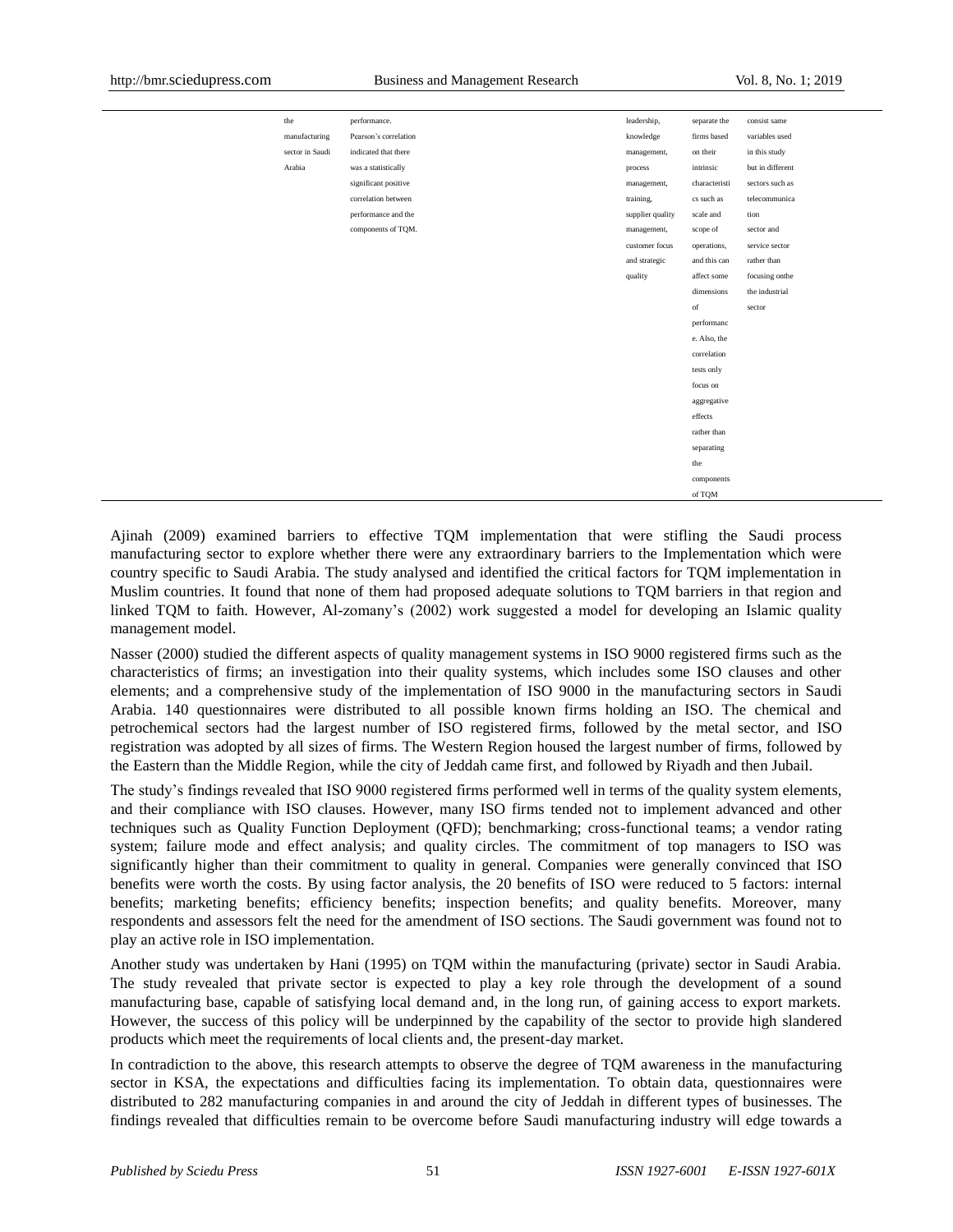better degree of development necessary for TQM implementation. These difficulties include a general lack of awareness to the strategic importance of quality, lack of technical and management know-how, inadequate provision for training and human resource development as well as existential shortcomings in the organisational systems in place. The police indication highlighted the need for long-term solutions to be provided through the intense efforts of both the government and the companies and for greater collaboration between them.

## **4. Conclusions**

Even though various studies have been conducted nationally and internationally to investigate Total Quality Management (TQM) implementation and its validation in different sectors, TQM is undoubtedly one of the cornerstones in the manufacturing industry change strategy. This change also involves the Saudization of the marketplace (Fekeeh, 2009; Tayeh and Mustafa, 2011). However, there is a paucity of research investigating the implications of effective implementation of TQM in the manufacturing sector of the Kingdom of Saudi Arabia (KSA).

It is evident from the systematic review that some studies have attempted to identify which TQM model been applied, what barriers, awareness, and difficulties have been faced during the implementation and validation of TQM. They discovered that ISO 9000 was the most applied model within the sector. However, many ISO 9000 companies tended not to implement advanced techniques such as QFD benchmarking; cross-functional teams; a vendor rating system; failure mode and effect analysis; and quality circles.

Furthermore, the findings indicate that the manufacturing sector is facing huge challenges in the adoption and implementation of TQM. The primary challenges include the divergence in views on the strategic importance of quality, the disparity in the professional and technical know-how, weaknesses in the training and development systems, and the limitations that plague the institutional frameworks.

## *4.1 Originality/ Value*

This systematic review contributes to understanding what has been done in the field of TQM model implementation and its development and validation in the manufacturing sector in Saudi Arabia in recent years. Also, it will uncover interesting study gaps for future research. Therefore, this study is significant on the basis that will customise a TQM model that explains the interaction between the variables that influence quality management within the sector in some ways.

It will contextualise the TOM which applies within the manufacturing sector in KSA in Jeddah and provide companies with a specific set of factors which enhance the achievement of quality objectives.

It will launch a foundation for improvement in TQM, by increasing the ability of the companies to achieve efficiency and effectiveness.

It will increase the awareness of the role of TQM in the manufacturing sector in the country, by highlighting how it influences organisational performance, and how it has developed over time.

The customise model will provide a TQM framework that involves the most prominent dimensions of quality in the industry, to ensure that the strategies that are made by the companies based on the model are relevant and viable for the industry.

Finally, it will offer policy and strategy makers with a customised model that outlines the role of each essential of TQM within the companies, from the perception of a multiplicity of stakeholders, to gain a comprehensive understanding of the choices within the various companies involved in the industry.

To conclude, this study is an extension of past research and will target a unique sample, while focusing on emergent theories and techniques, and accommodating the ever-changing environment in the Saudi manufacturing sector.

#### **5. Limitations**

There are a plethora of constraints as per the effective implementation of TQM in KSA and the Middle East in general due to a lag in the adoption of TQM; the industry faces challenges in optimising the outcomes, or lack of resources to invest in the TQM process (Aisha, 2017). One might argue that an extensive systematic review of the efficient TQM implementation in Saudi Arabia is inevitably essential.

#### **Acknowledgements**

To my supervision team Prof Dawood, Nashwan and Dr Crosbie, Tracey, for their valuable help and direction throughout the preparation of this paper. Their invaluable advice, supervision and inspiration were instrumental in me achieving completion of, and then further enhancing this work.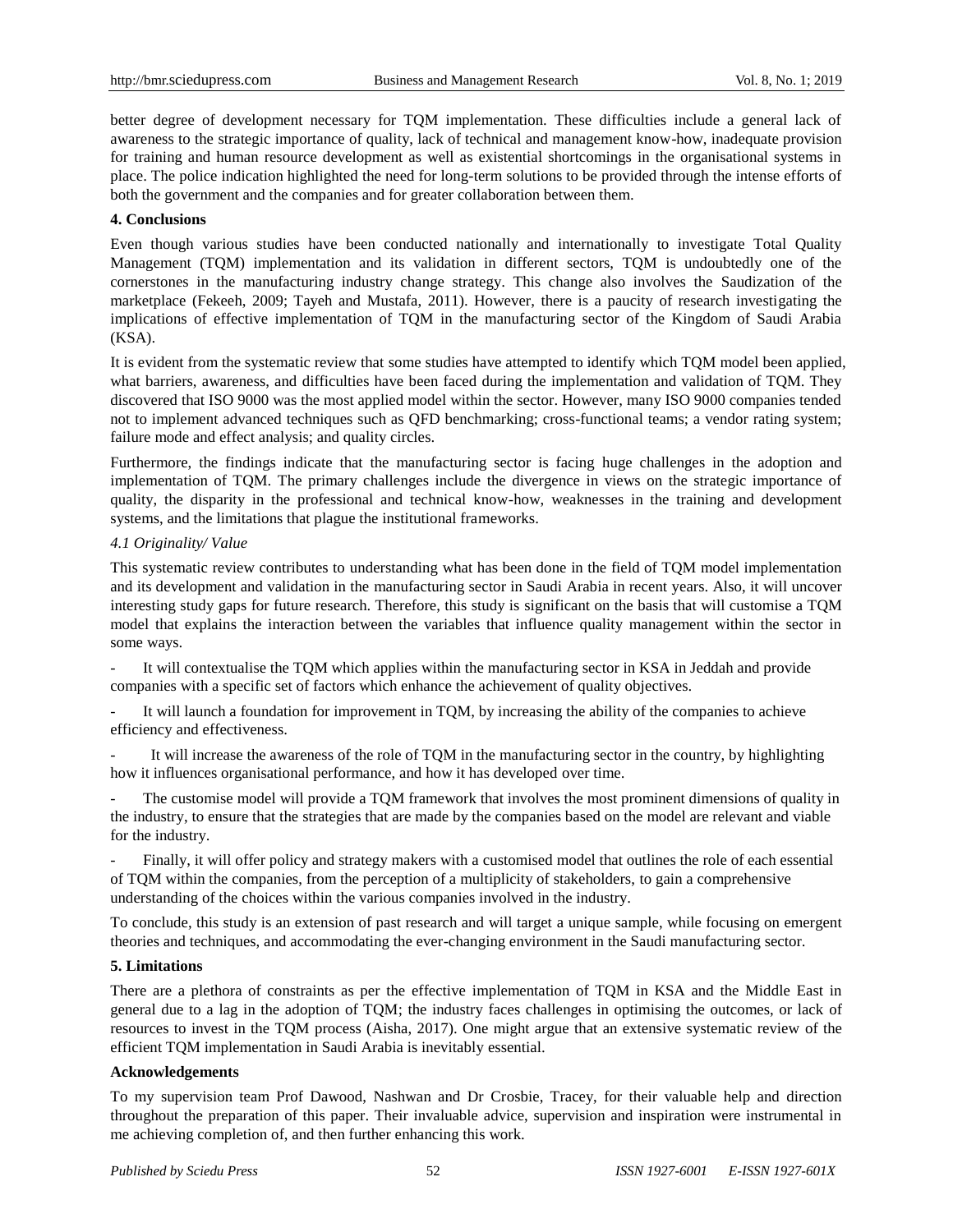#### **References**

- Abdulaziz B, Fahad U. (1999). Empirical Study: Critical Success Factors (CSFs) of TQM implementation in Saudi Arabian Industries.
- Abdulrahman Alhwairini, Andrea Foley. (2012). Working towards total quality management in Saudi Arabia. *Education, Business and Society: Contemporary Middle Eastern Issues, 5*(3), 187-199, https://doi.org/10.1108/17537981211265570
- Ahmad I. Al-shafei, Khalid Bin Abdulrahman, Khalid I. Al-Qumaizi & Abdelmoniem S. El-Mardi. (2015). Developing a generic model for total quality management in higher education in Saudi Arabia. *Medical Teacher, 37*(1), S1-S4.<https://doi.org/10.3109/0142159X.2015.1006607>
- Ajinah H M. (2009). The Islamic TQM model: an empirical study for the implementation of total quality management in the Saudi Arabian process manufacturing sector. Thesis. University of Portsmouth.
- Albayoudh K A.F. (2003). Assessment of total quality management in the Saudi construction industry organisations.
- Aldaweesh M, Al-Karaghouli W, Gallear D. (2013). Total quality management (TQM); Improvement; Leadership; Universities; Saudi Arabia; Higher education HE. European, Mediterranean & Middle Eastern Conference on Information Systems (EMCIS 13), Windsor, United Kingdom. Brunel University 978-1-908549-11-2.
- ASMA A H. (2016). Framework to Assess the Level of Readiness for TQM Implementation In Girls' Secondary Schools In Saudi Arabia.
- Aziz B M A. (2013). Application of Total Quality Management in Public Administration of Education in Taif: possibilities and constraints from the viewpoint of its staff. Dissertation (Arabic) Directorates in Saudi Arabia Contrasting Provincial Case Studies.
- Evangelos L. Psomas, Christos V. Fotopoulos. (2010). Total quality management practices and results in food companies. *International Journal of Productivity and Performance Management, 59*(7), 668-687, https://doi.org/10.1108/17410401011075657
- Evangelos Psomas, Fotis Vouzas, Dimitrios Kafetzopoulos. (2014). Quality management benefits through the "soft" and "hard" aspect of TQM in food companies. *The TQM Journal, 26*(5), 431-444, https://doi.org/10.1108/TQM-02-2013-0017
- Faihan M S A. (2014). Impact on quality culture of total quality management practices factors. *International Journal of Business & Economic Development, 2*(3), 35-48(14).
- Fawziah, Balghonaim. (2010). Establishing TQM Barriers in Saudi Government Hospitals. Brunel Business School Doctoral Symposium – 4th & 5th. (online accessed) https://www.brunel.ac.uk/\_\_data/assets/file/0007/90736/phdSimp2010FawziahBalghoniam.pdf
- Gallear D, Aldaweesh M, Al-Karaghouli W. (2012). The relationship between total quality management implementation and leadership in the Saudi higher education: a review and conceptual framework. European, Mediterranean & Middle Eastern Conference on Information Systems (EMCIS2012). Brunel University 978-1-908549-03-7.
- Hani A A. (1995). Total Quality Management in The Saudi Manufacturing Sector Prospects and Difficulties.
- Hashem A M S, Alkawath A A & Othman A A. (2015). Impact of applying TQM on Decreasing Monitoring Procedures in Vehicles Maintenance Centres. *Total Quality Management Journal, 16*(1).
- Hesham M. (2010). Quality Management Standards (QMS) Implementation in Egypt: ISO 9000 Perspectives. Global Business and Management Research: *An International Journal. GBMR, 2*(1), 57-68
- Hiafa M AL-D. (2002). The Impact of TQM On A Traditionally Segregated Work Environment: An Empirical Study of The Healthcare Sector in The Kingdom of Saudi Arabia.
- J Likita, A, Zainun, N Y, Abdul R I, S M Abdul A A, R Alias A, Q Abdul R M, Ghazali, F. (2018). An Overview of Total Quality Management (TQM) practice in Construction Sector. IOP Conference Series: Earth and Environmental Science. https://doi.org/10.1088/1755-1315/140/1/012115
- Jaber M A. (2012). The Implementation of Total Quality Management in Education.